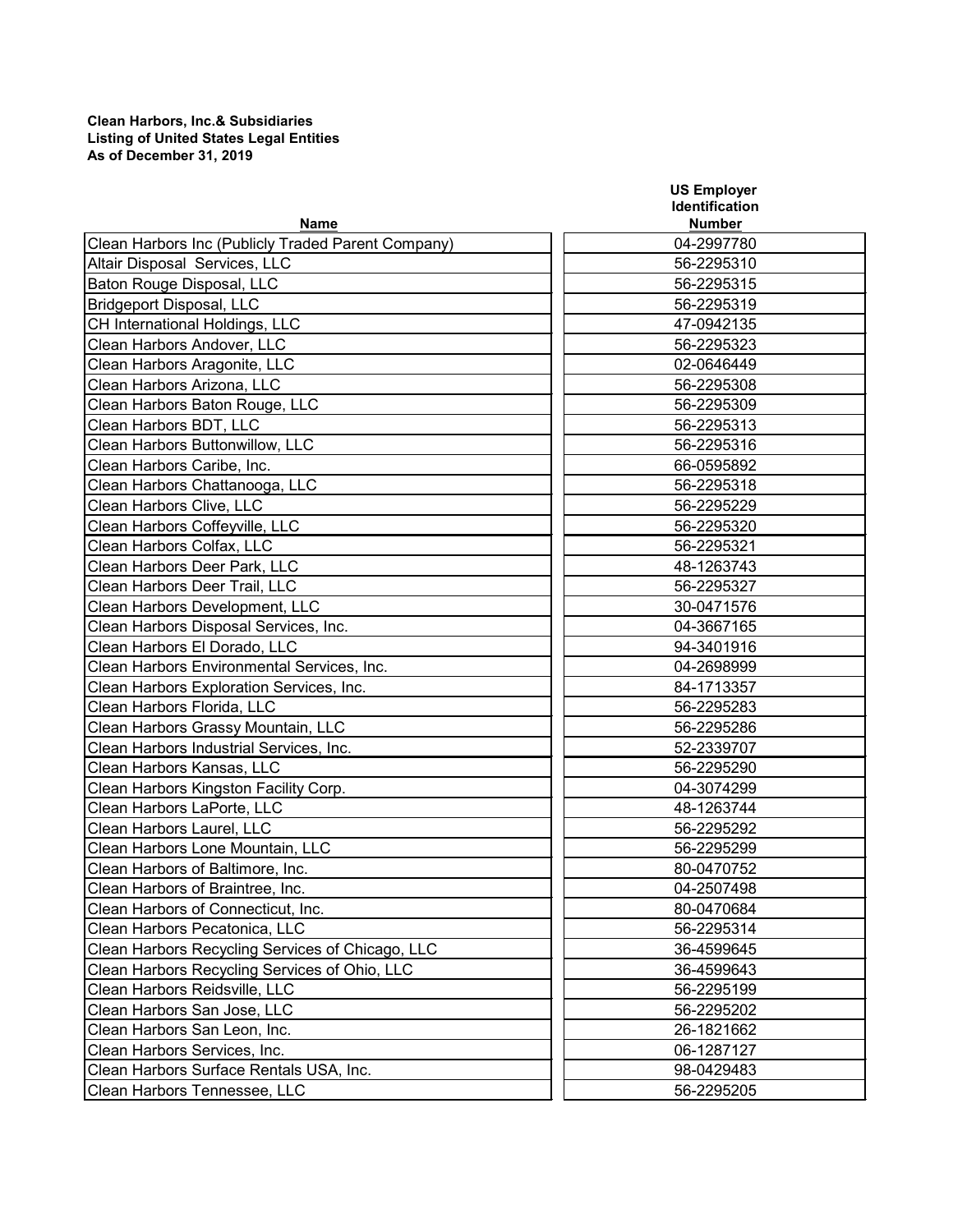| Clean Harbors Westmorland, LLC                          | 56-2295208 |
|---------------------------------------------------------|------------|
| Clean Harbors White Castle, LLC                         | 56-2295210 |
| Clean Harbors Wichita, LLC                              | 20-8075673 |
| Clean Harbors Wilmington, LLC                           | 13-4335799 |
| <b>Crowley Disposal, LLC</b>                            | 06-1655356 |
| Cyn Oil Corporation                                     | 04-2547364 |
| <b>Disposal Properties, LLC</b>                         | 56-2295213 |
| Emerald Services, Inc.                                  | 91-1578671 |
| <b>GSX Disposal, LLC</b>                                | 56-2295215 |
| Hilliard Disposal, LLC                                  | 56-2295217 |
| H2O Environmental, Inc.                                 | 88-0370785 |
| Industrial Service Oil Company, Inc.                    | 95-4294796 |
| Lonestar West Enterprises, LLC                          | 27-2155291 |
| Lonestar West Services, LLC                             | 99-0379713 |
| Murphy's Waste Oil Co., Inc.                            | 04-2490849 |
| Northeast Casualty Insurance Company                    | 81-4142977 |
| Plaquemine Remediation Services, LLC                    | 56-2295280 |
| Roebuck Disposal, LLC                                   | 56-2295219 |
| Rosemead Oil Products, Inc.                             | 95-2913974 |
| Safety Kleen Envirosystems Company                      | 94-2764195 |
| Safety Kleen Envirosystems Company of Puerto Rico, Inc. | 35-1283524 |
| Safety Kleen Inc                                        | 90-0127028 |
| Safety Kleen Systems, Inc.                              | 39-6090019 |
| Safety-Kleen of California, Inc.                        | 33-0059051 |
| Sawyer Disposal Services, LLC                           | 56-2295224 |
| Service Chemical, LLC                                   | 56-2295322 |
| Spring Grove Resource Recovery, Inc.                    | 76-0313183 |
| The Solvents Recovery Service of New Jersey, Inc.       | 22-1292778 |
| Thermo Fluids, Inc.                                     | 59-3210374 |
| Tulsa Disposal, LLC                                     | 56-2295227 |
| Versant Energy Services, Inc                            | 81-0953469 |